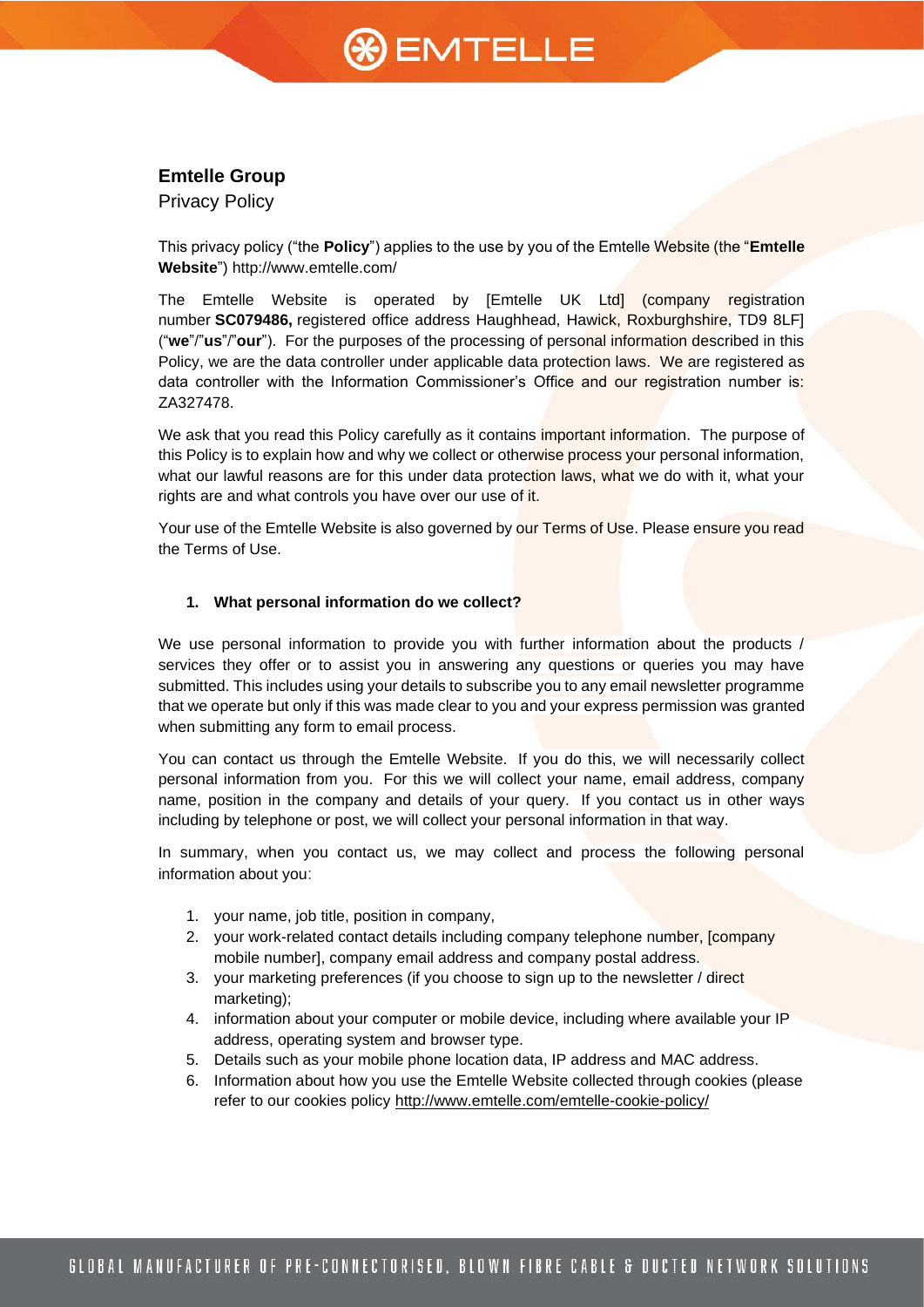# **A)** EMTELLE

and

7. Any other information that you may provide to us through the Emtelle Website including in the free text box on the "Contact" pages of the Emtelle Website where you can write the details of your query.

Sensitive personal data (also known as 'special categories of personal data') is a more sensitive category of personal information which relates to a person's racial or ethnic origin, political opinions, religious or philosophical beliefs, or trade union membership, genetic data, biometric data for the purpose of uniquely identifying a natural person, data concerning (mental or physical) health or data concerning a natural person's sex life or sexual orientation. Please do not provide sensitive personal data to us through the Emtelle Website, by telephone, or in any other way.

## **2. Sources of your personal information**

We will collect your personal information from you directly via the Emtelle Website. In addition, we may obtain your personal information and content from other sources such as social media websites.

## **3. What do we do with the personal information we collect and what are the legal grounds for our processing of your personal information (including when we share it with others) for these purposes?**

Data protection laws require us to explain what legal grounds justify our processing of your personal information (this includes sharing it with other organisations). For some processing more than one legal ground may be relevant (except where we rely on a consent). Here are the legal grounds that are relevant to us:

- Processing necessary for **the contract we have with you:**
	- 1. To check and enforce compliance with the terms of use on this Emtelle Website.
- Processing necessary **for the following legitimate interests** which apply to us and in some cases other organisations (who we list below) and where we have balanced these against your own interests in accordance with data protection laws:
- •
- 1. To correspond with you by email, or by telephone, in response to your questions and queries raised through our Website;
- 2. To deal with and respond to any communication, enquiry or application which you submit to us;
- 3. To test the performance of our internal processes;
- 4. To check and enforce compliance with the terms of use on this Website;
- 5. To use your personal information to improve our products and services;
- 6. To adhere to guidance and best practice issued by the Information Commissioner's Office;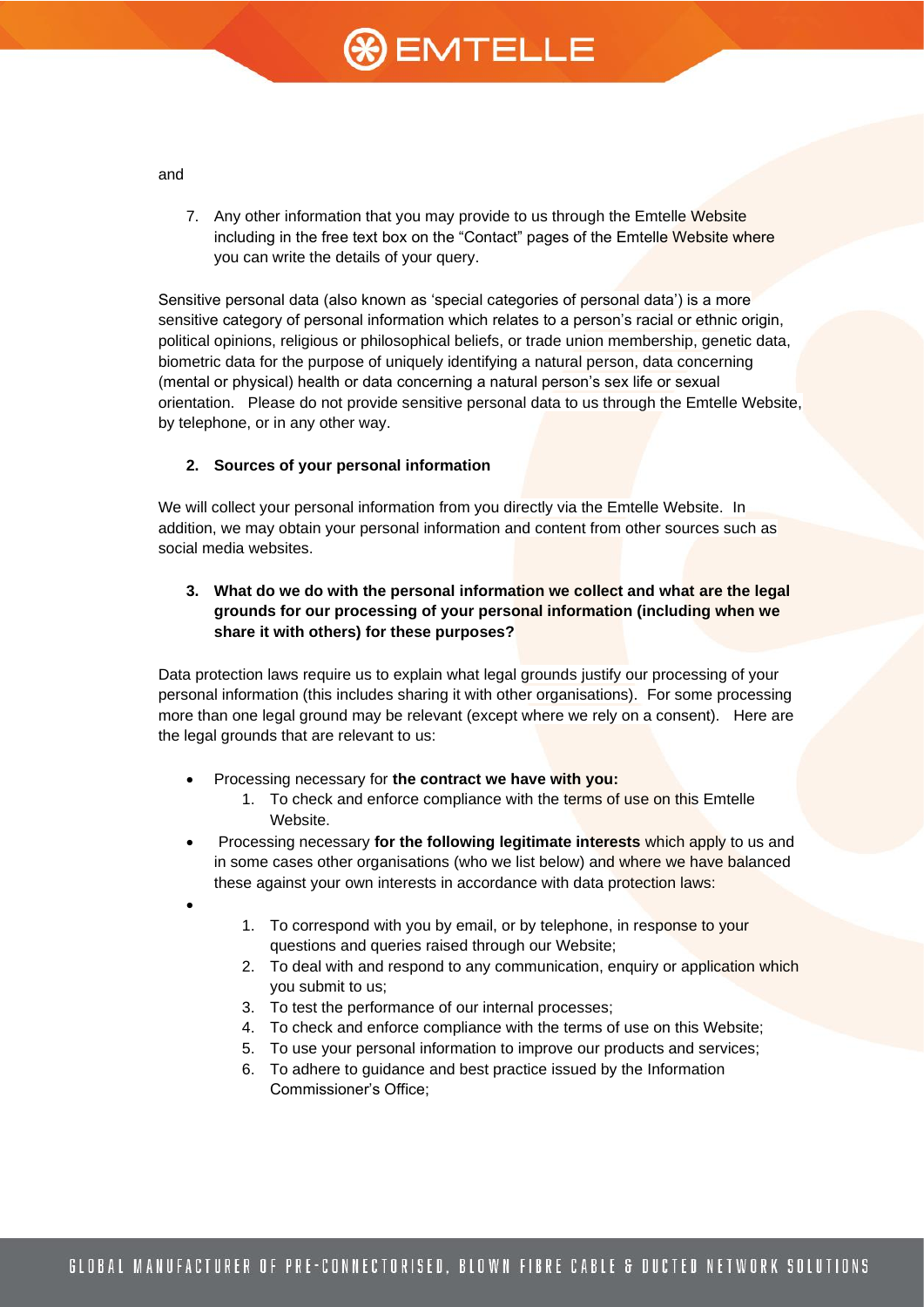# **EMTELLE**

- 7. For management and audit of our business operations including accounting;
- 8. To administer our good governance requirements and those of other members of the Emtelle Group of companies, such as internal reporting and compliance obligations;
- 9. For market research and analysis and developing statistics;
- 10. To customize the Emtelle Website according to your interests, including through cookies (please refer to our cookies policy [http://www.emtelle.com/emtelle-cookie-policy/](https://www.emtelle.com/emtelle-cookie-policy/)
- 11. When we share your personal information with these other people or organisations;
- Members of our Group (this means the Emtelle Group of companies as detailed here (UK, Scandinavia, Germany.)
- Our legal and other professional advisers and our auditors;
- Governmental and regulatory bodies such as HMRC, the Information Commissioner's Office;
- Other organisations and businesses who provide services to us such as back up and server hosting providers, IT software and maintenance providers, document storage providers and suppliers of other back office functions;
- Buyers and their professional representatives as part of any restructuring or sale of our business or assets;
- Market research organisations who help us to develop and improve our products and services; and
- We will also share your data for the purpose of sending out email newsletters and carrying out analytics, using Google Analytics. For email marketing, we use MailChimp. If you would like to review these third parties' privacy notices please refer to the following links: <https://mailchimp.com/legal/privacy/>[https://policies.google.com/privacy?hl=en-](https://policies.google.com/privacy?hl=en-GB&gl=uk)
- [GB&gl=uk](https://policies.google.com/privacy?hl=en-GB&gl=uk)
- Processing necessary **to comply with our legal obligations**:
	- 1. For compliance with laws and regulations that apply to us;
	- 2. For establishment, defence and enforcement of our legal rights or those of other members of our Group;
	- 3. For activities relating to the prevention, detection and investigation of crime;
	- 4. To carry out monitoring and to keep records (see below);
	- 5. To deal with requests from you to exercise your rights under data protection laws;
	- 6. When we share your personal information with these other people or organisations:
- Law enforcement agencies and governmental and regulatory bodies such as HMRC, the Information Commissioner's Office; and
- Courts and to other organisations where that is necessary for the administration of justice, to protect vital interests and to protect the security or integrity of our business operations.
- Processing with your **consent**: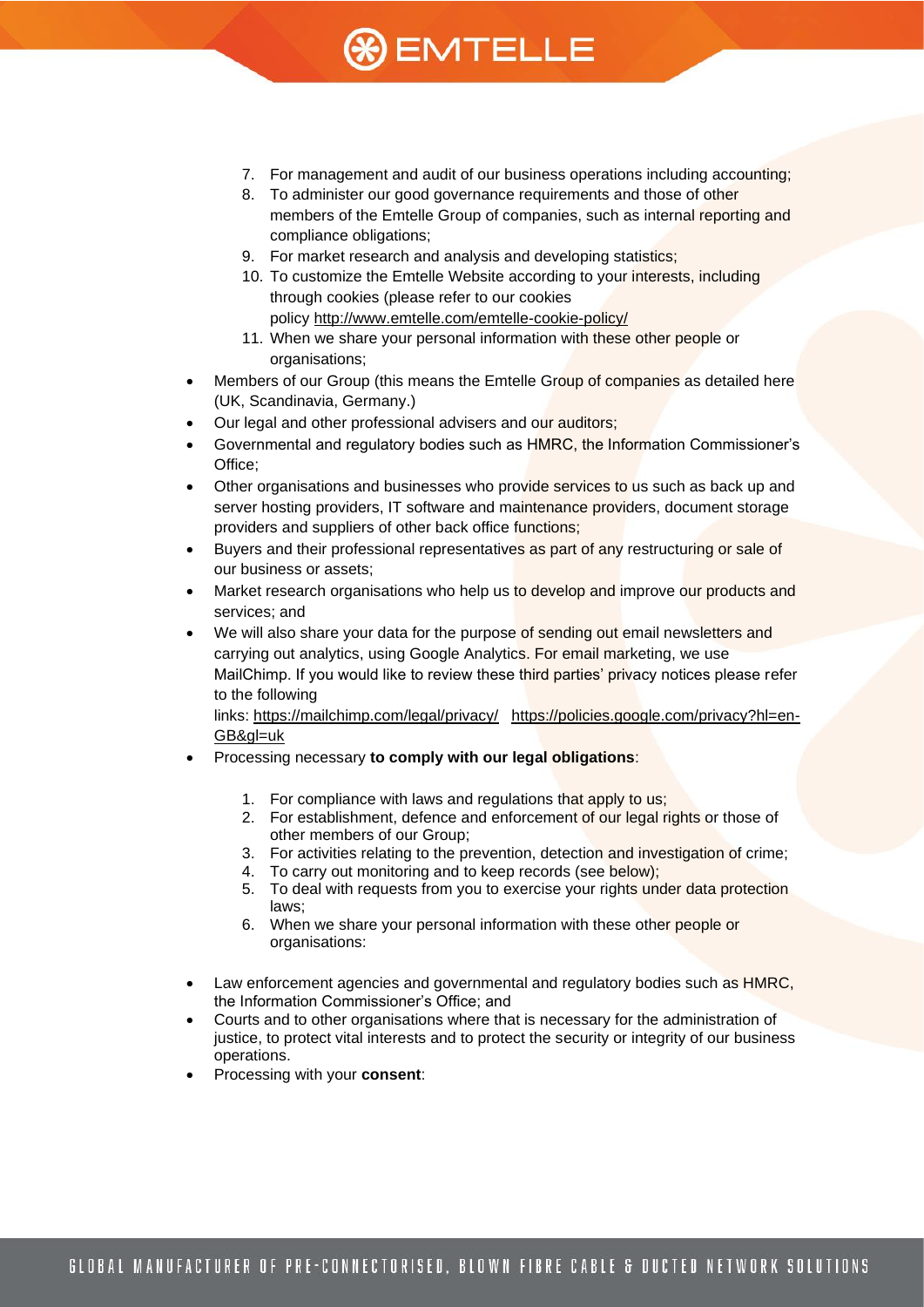

- 1. When you request that we share your personal information with someone else and consent to that; and
- 2. For our newsletter by email which you sign up for by giving your consent on our Emtelle Website.

#### 4. **How and when can you withdraw your consent?**

Much of what we do with your personal information is based on other legal grounds. For processing that is based on your consent, you have the right to take back that consent for future processing at any time. You can do this by contacting us (see below). The consequence is that we would not be able to send you our newsletter or other marketing communications unless you re-subscribe.

### 5. **Will your personal information be transferred outside the UK or the European Economic Area?**

We have explained that we may disclose your personal information to other members of our Group. This would mean transfers outside the UK and the EEA. Personal Information may in addition be transferred to other locations outside the UK and the EEA for example to our service providers if they or their servers are based there.

When your personal information is processed inside the UK and the EEA it is protected by data protection laws. Some other countries and territories do not have adequate protection for personal information by law. We will make sure that suitable safeguards are in place before we transfer your personal information to those countries.

For more information about suitable safeguards and (as relevant) how to obtain a copy of them or to find out where they have been made available you can contact us (details below).

Safeguards can include: (i) the Standard Data Protection Clauses (also known as EU Model Clauses); (ii) the US Privacy Shield and details are available here: [https://www.privacyshield.gov/welcome;](https://www.privacyshield.gov/welcome) or (iii) Binding Corporate Rules provided the

recipients in other countries have obtained the requisite approvals and the published list of approvals.

#### 6. **Direct marketing (using your personal information)**

If you consent, we may use your information in order to send you our newsletter by email about our products and services. You can choose to restrict the collection or use of your personal information for direct marketing purposes, as follows. In each direct marketing communication, we send by electronic means (including our email newsletter) we will remind you of how you can prevent further electronic direct marketing. You may do this by using the link provided in the marketing email to send an "UNSUBSCRIBE" request. In addition, you can change your mind at any time about direct marketing by contacting us (details below).

#### 7. **How long do we keep your information?**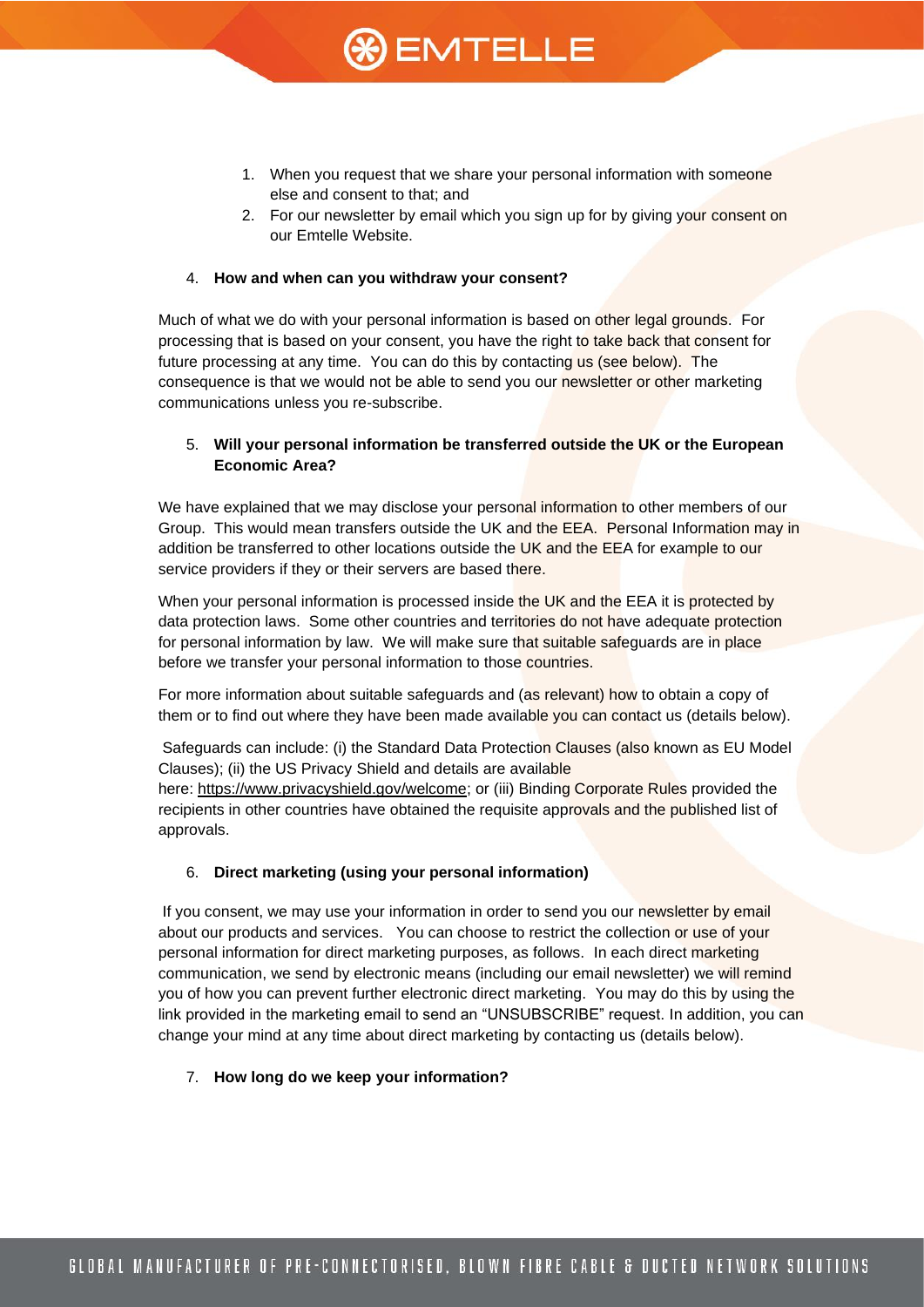# **A)** EMTELLE

We will generally hold your personal information in accordance with the following criteria:

- **Retention in case of queries.** We will retain the personal information that we need to keep in case of queries from you;
- **Retention in case of claims.** We will retain the personal information that we need to keep for the period in which you might legally bring claims against us; and
- **Retention in accordance with legal and regulatory requirements.** We will retain the personal information that we need to satisfy our legal and regulatory requirements.
- **If you unsubscribe from our email marketing/our newsletter we will not retain your personal information for any marketing purpose.**

If you would like further information about our data retention practices you can contact us (details below).

## 8. **Aggregated information**

We may also convert your personal information into anonymous data and use it (normally on an aggregated statistical basis) for research and analysis to improve the Emtelle Website and/or our products and services.

Anonymised aggregated personal information does not personally identify you or any other user of the Emtelle Website and is therefore not personal information.

### 9. **What are your rights in relation to your personal information?**

Here is a list of the rights that all individuals have under data protection laws. They do not apply in all circumstances. If you wish to exercise any of them we will explain at that time if they are engaged or not. To exercise your data protection rights you can contact us (details below).

- The **right to be informed** about your processing of your personal information;
- The right to have your personal information **corrected if it is inaccurate** and to have **incomplete personal information completed**;
- The right **to object** to processing of your personal information;
- The right **to restrict processing** of your personal information;
- The right **to have your personal information erased** (the *"right to be forgotten"*);
- The right to **request access** to your personal information and to obtain information about how we process it; and
- The right to **move, copy or transfer your personal information** (*"data portability"*);

You have the right to complain to the Information Commissioner's Office which enforces data protection laws: [https://ico.org.uk/.](https://ico.org.uk/)